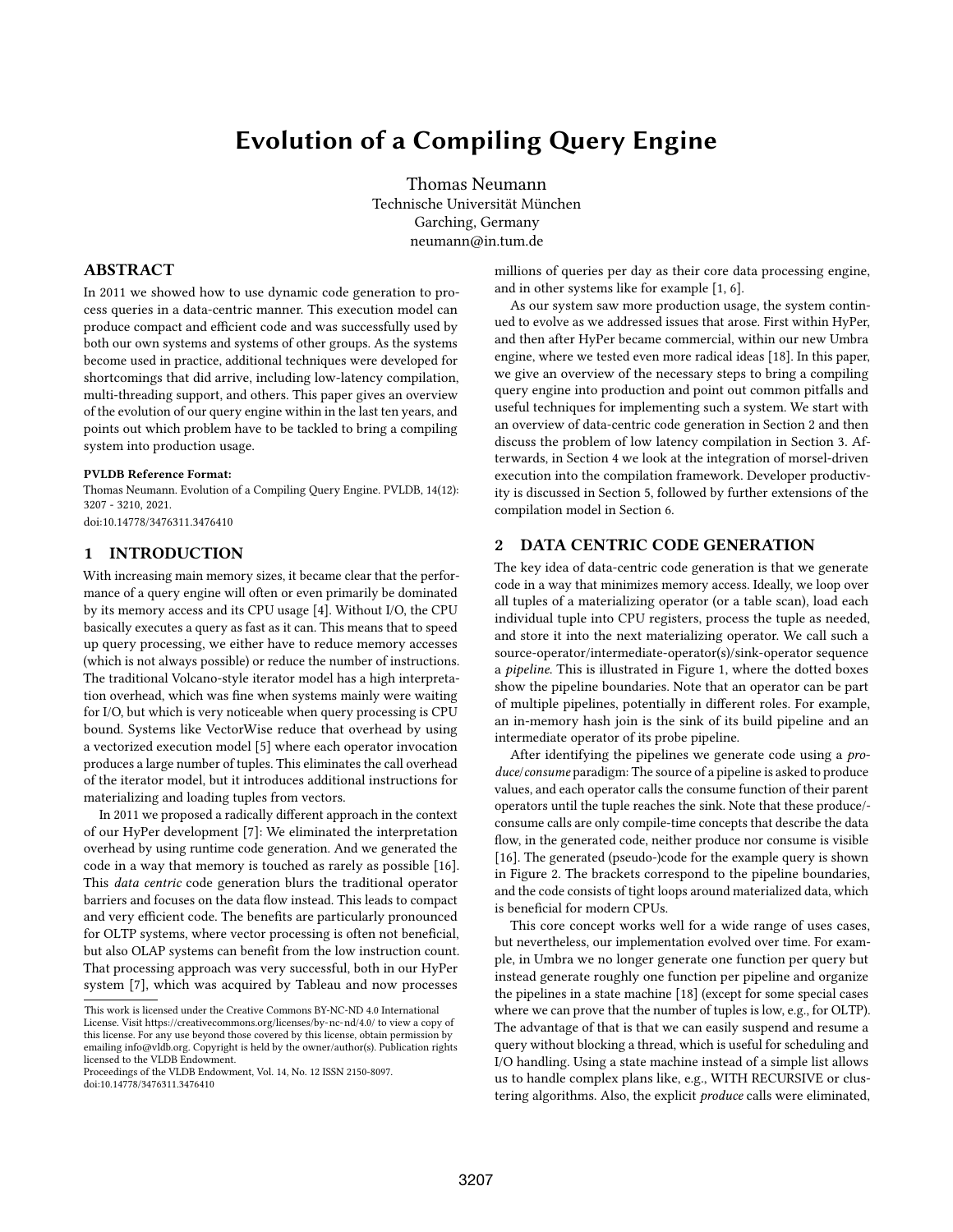

Figure 1: Example plan with visible pipeline boundaries for **select \* from r1, (select z, count(\*) from r2 where y=3** group by  $z$ ),  $r3$  where  $a=b$  and  $c=z$  and  $x=7$  (from [16]).

```
initialize memory of \mathbb{M}_{a=b}, \mathbb{M}_{c=z}, and \Gamma_zfor each tuple t in R_1if t.x = 7materialize t in hash table of \mathbb{N}_{a=b}for each tuple t in R_2if t.y = 3aggregate t in hash table of \Gamma<sub>z</sub>
for each tuple t in \Gamma<sub>z</sub>
   materialize t in hash table of \mathbb{M}_{z=c}for each tuple t_3 in R_3for each match t_2 in \mathbb{N}_{z=c} [t_3.c]
       for each match t_1 in \boxtimes_{a=b} [t_3.b]output t_1 \circ t_2 \circ t_3Figure 2: Compiled query for Figure 1.
```
instead each pipeline registers which other pipelines have to be evaluated first, potentially with additional reordering constraints. This gives us degrees of freedom in scheduling, for example, to reduce memory pressure or to improve the repeated evaluations of WITH RECURSIVE statements. And value handling becomes more sophisticated over time. At compile time, each pipeline abstraction keeps track of which IUs (a generalization of columns and computed values, see [15]) is available where in the pipeline and optimizes its placement. Usually, we want to load a value as late as possible and keep it in registers until we reach the sink. But in some cases, for example, when executing a cascade of outer joins that uses function calls to avoid code explosion, we voluntarily materialize earlier to reduce register pressure. These optimizations are hidden within abstraction layers and are usually not visible when implementing operators, but internally the materialization logic is quite complex.

A great strength of a compiling query engine is that we can use nice high-level abstractions without affecting query execution time. This observation is something that Christoph Koch called "abstraction without regret" [21]. At compile time, we can have composable layers of abstraction that allow for very high-level programming, but in the generated code, all these layers are gone, and get the good performance of straightforward code. Some people think that compiling engines are difficult to build (we will discuss this further in Section 5), but in practice, the implementation of, e.g., a hash join can be more high level and more abstract in a compiling engine than in a traditional query engine, as we do not have to pay the performance price of these extra abstraction layers.

# 3 LOW LATENCY COMPILATION

While dynamic code generation allows for very efficient execution plans, its key weakness is the compile time of the query. In the very beginning, HyPer experimented with generating C++ code, but that was clearly a terrible idea due to multi-second compilation times. We then switched to using the LLVM compiler backend, which is significantly faster: We could compile TPC-H queries in 40-90ms.

For prepared OLTP queries or long-running OLAP queries, these compilation times were perfectly fine, but nevertheless, they became a problem in practice. As Martin Kersten pointed out in a workshop discussion, end-to-end MonetDB could easily outperform HyPer on small data sets due to the high compilation time. Even for TPC-H SF1 the query compilation time was often higher than the query execution time. We are very grateful for that comment, as it forced us to think more about compilation time early on. This became even more urgent when we saw real-world customer queries, as often customers run complex queries on relatively small data sets. Thus offering low latency compilation is essential in practice when using a compiling engine.

We solved this problem by introducing adaptive compilation [12]: Instead of always compiling queries using LLVM, we introduced our own intermediate representation (IR), which is similar to the LLVM IR but is optimized for compile-time and includes database-specific operations. This allowed us to have different backends for query execution, including a LLVM based backend like we had before, and a virtual machine (VM) based backend to which we could compile very quickly. Then, at query execution time, we first compiled the query to the VM backend, which took very little time, and started executing the query. We then took measurements to predict the remaining execution time. In pipelines where we predicted that the remaining execution time justified the higher compile time of LLVM we compiled the code for that pipeline with LLVM in the background and then switched over to the LLVM generated code. Because all backends conceptually execute exactly the same code, switching is easy and does not lose any progress.

We later refined that approach by introducing an additional backend that directly produced x86\_64 machine code [9]. Even though that might sound daunting at first, it is not very different from producing code for our register machine VM when the lowlevel details of machine code generation are hidden behind an emitter library like asmjit. With that backend, we can generate fast machine code very quickly, and we only rarely ever trigger the LLVM backend, as the still superior quality of the LLVM generated machine code rarely justifies the significantly higher compilation time. We can now compile the TPC-H queries in 1-2 ms, which is competitive even on small data scales, and we can still produce highly optimized machine code if needed.

Our experiences with using LLVM as a code generator have been a bit mixed. LLVM produces excellent, high-quality machine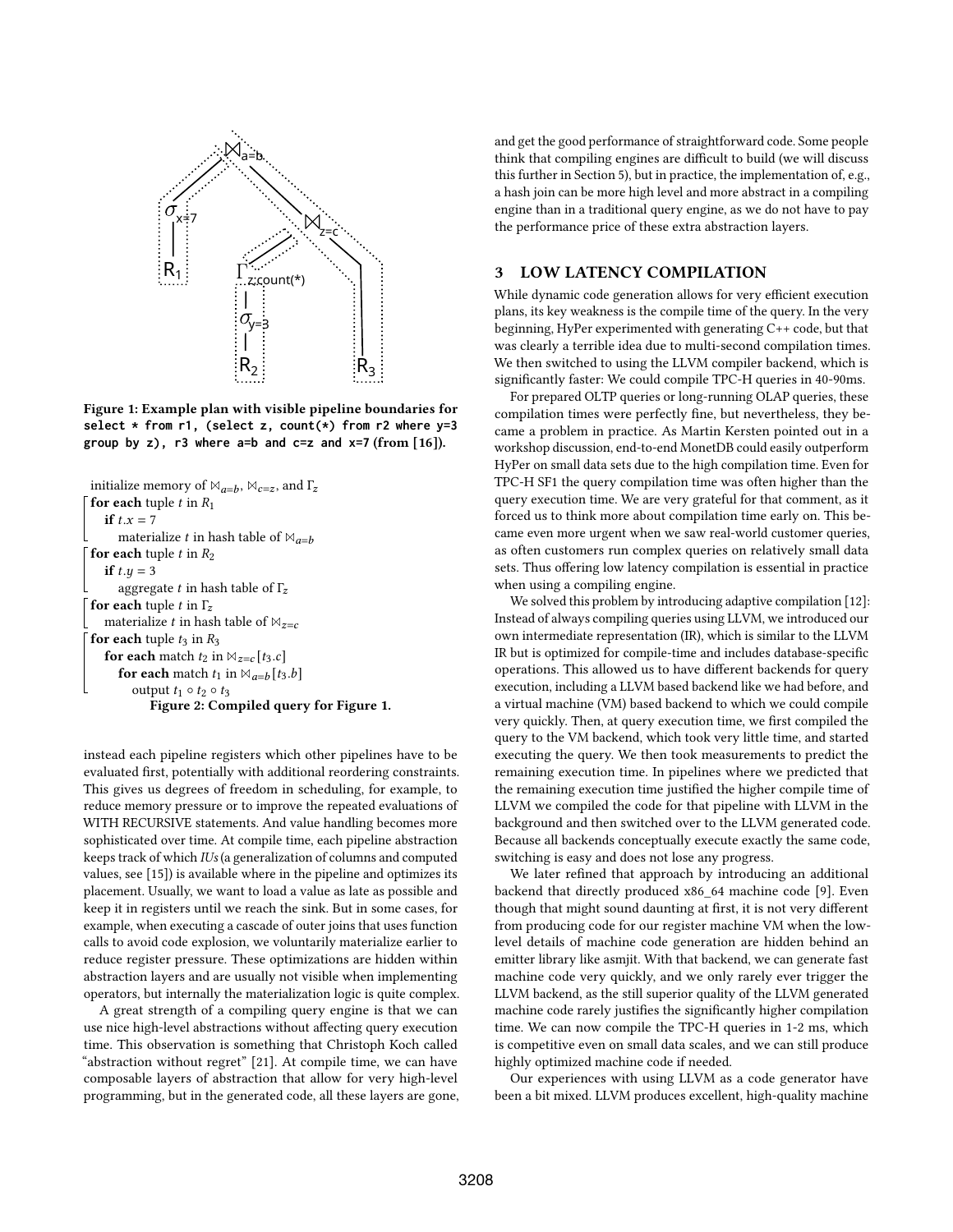code, but it has the unfortunate tendency to use super-linear time algorithms, for example, when computing the lifetimes of values. This is very problematic for large, generated queries. We have seen real-world queries [22] with 300,000 disjunctions of non-trivial terms, and the compile-time of LLVM tends to explode for such huge code fragments. Our adaptive compiler correctly predicts these super-linear effects, and thus avoids calling LLVM if the compiletime is unreasonable. We need lifetime analysis as basis for register allocation in our backends, too, both for the VM backend and for the asmjit backend, but we made sure to use only linear-time algorithms for analysis [17]. In particular Ramalingam's loop identification algorithm works very well [20], and allows us to quickly compute tight lifetime bounds, which is useful for all kinds of optimizations. As a stress test, we ran a query with 10,000 joins, which Umbra can compile and execute in about 5s. Most of that time is spent in the query optimizer and not in the code generation part. When compiling exactly the same code with the LLVM backend, LLVM does not terminate within two hours.

### 4 MORSEL-DRIVEN EXECUTION

The core count of current CPUs is quite high, 16 cores are affordable even in the consumer range, and single-socket machines with 64 cores are available for less than 6K\$. Therefore query execution will nearly always be multi-threaded, and the query engine must be built accordingly. Both HyPer and Umbra use a morsel-driven execution model for parallelization [13], where the work is split into a large number of small tasks that can then be scheduled by the engine. The systems use a 1:1 mapping between cores and threads, which means that we can explicitly assign work to a certain core if desirable for locality reasons. When running out of local work, the threads start stealing morsels from other threads, which helps in balancing out differences in execution speed.

This execution model was introduced early in the development of HyPer, but nevertheless, it evolved over time. The original model was that the query executer registered a job with the scheduler (e.g., execute one pipeline of the current query), and the worker threads would then repeatedly ask the job object for work morsels and execute them until the job was finished. In Umbra, we split that interaction with the job into two methods, one pickMorsel would just compute the description of a work morsel, and executeMorsel would then process a morsel that was picked earlier. The advantage of that split is that the two functions can be executed on different threads: When starting a new query many or even most threads will be sleeping. Instead of waking them all up and producing contention on the job object, the starting thread can pick morsels for all sleeping threads and then wake them with an explicit starting morsel assigned to them. This greatly reduces contention on systems with high core counts.

On the programming side the compile-time pipeline abstraction allows for convenient and type-safe registration of query-global and thread-local state, which simplifies implementing multi-threaded operators. The mental model there is that, if possible, we treat global state as read-only and only modify our thread-local state, except for well-defined synchronization points where the thread-local state is merged into the global state. This mode avoids any problems with race conditions. There are some exceptions to that rule, for

```
void Select:: consume ( ConsumerContext & context ) const {
   // Check filter condition
   If:: build ( context. deriveTruth (*op. condition), [&]() {
      // Pass qualifying tuples to consumer
      ConsumerContext innerContext ( context ) ;
      innerContext . consume () ;
   }) ;
}
```
#### Figure 3: Code generating code for selections.

example, outer joins use atomic operations to mark tuples that did find a join partner, but there are so few of them that we rarely had problems with racy behavior.

# 5 INCREASING PRODUCTIVITY

Compiling database engines have a reputation of being hard to build, but we think that is not really true. The main difficulty is getting the initial infrastructure in place: A nice, type-safe mechanism for generating IR code [9] and an automatic build-time mechanism to expose the data structures of the engine in the IR, including data layout and function signatures. Once we have that, we can generate code in a high-level way that does not look very different from runtime code. The code generation for select is shown in Figure 3. It is nearly identical to how a standard select operator would look like. The only subtlety here is that we start a nested context within the if body, as the contexts cache computed values and we are not allowed to reuse values beyond the if that were computed within the if. But that is largely an implementation detail.

While generating code is not very difficult, debugging generated code is more challenging, as there are multiple levels involved: The compile time of the database engine, compile-time of the query, and the execution of the query. Therefore we developed several techniques to help with analyzing that connection. Some of them are simple, like attaching debug information to the generated code that allows for stepping through the generated code while inspecting the corresponding IR code. Or providing a C backend that translates the IR into C code, which has terrible compile times, but is nevertheless useful due to the wide range of debug tools and sanitizers available for C. But by far, the most interesting question when debugging generated code is, who generated that line and why. The "who" question is still relatively simple to answer, in debug builds we use the C++ source\_location feature to keep track of the originator of an IR instruction and attach that to the IR program, which makes it visible in a debugger. The "why" question is more complex, but can be answered, too: By using a time-traveling debugger, we can switch from debugging the execution of a query to the moment in time that specific instruction was generated [10]. This allows for inspecting the full state of the compiler, which significantly simplifies finding the root cause of a specific code fragment. Similar layer problems arise when profiling query execution. Sometimes we want to see the performance counters on a per-instruction basis, sometimes on a per-operator basis, and sometimes per pipeline. By automatically keeping track in which context an instruction was generated, we can maintain mappings between the different layers [3], which allows for performance analysis on any of the layers we are interested in.